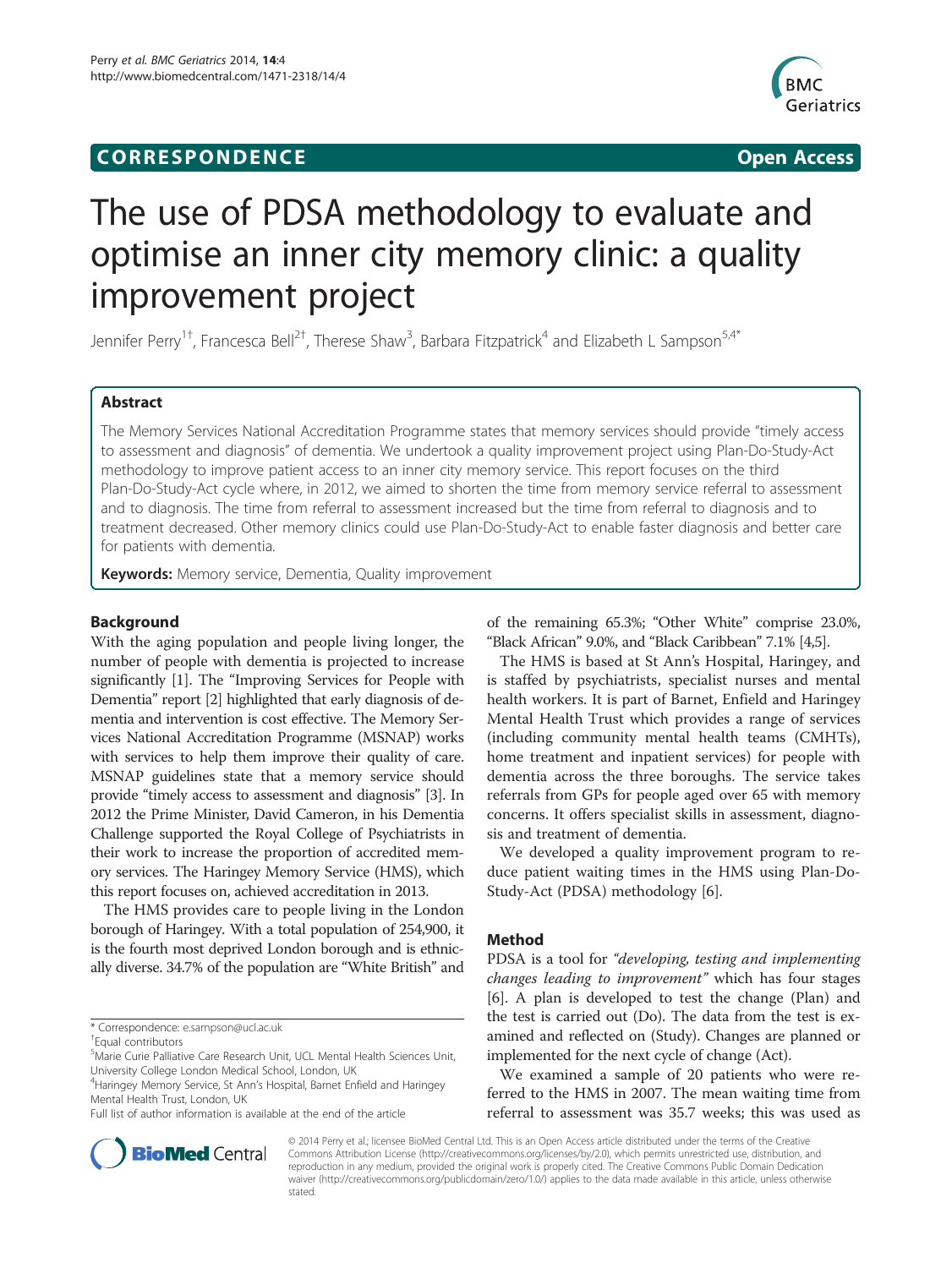our baseline data. From 2007 onwards more consultant sessions and nurse led clinics were implemented.

The aim for the first PDSA cycle (2008/9) was that the time from referral to assessment decrease compared with the 2007 data (Plan). A sample of 20 patients referred in 2008/9 was examined (Do) and the mean waiting time was calculated as 29.7 weeks which showed a decrease (Study). Further consultant sessions and nurse led clinics were implemented (Act).

The aim for the second PDSA cycle (2011) was that the time from referral to assessment decrease compared with 2008/9 following the interventions (Plan). A sample of patients referred in 2011 was examined (Do) and the mean waiting time was calculated as 9.3 weeks which showed a decrease (Study). Interventions were made which included; liaising with the intake team (central referral team), GPs, CMHTs and radiology to reduce delays (Act).

This report focuses on the third PDSA cycle (2012) (Figure 1). In the "Plan" phase the first aim was that the time taken from memory service referral to assessment should be shorter compared with 2011. The second aim was that the time taken from referral to diagnosis also be shorter compared with 2011. We wanted to demonstrate that there had been an improvement in the service through decreased patient waiting times as a result of the 2011 interventions.

In the "Do" phase a range of information was gathered on all patients referred to the HMS (21/4/12-11/10/12). The HMS referral book and patients' medical records were used. This covered the same period used in the second PDSA cycle (21/4/11-11/10/11).

## Results

In the "Study" phase the results were analysed. 156 patients were referred to the HMS during this period. Forty cases were excluded at the first stage (referral to initial assessment) for a variety of reasons including; patients who did not attend their first appointment and patients with pending appointments.

Thirty seven patients were excluded at the second stage (initial assessment to diagnosis) for a variety of reasons including; patients who already had a diagnosis and those who had their diagnoses pending.

There were more referrals to the HMS during the 2012 period (156) compared with the same period in 2011 (102). After stage 1 exclusions this reduced to 116 referrals (2012) vs 100 referrals (2011) (Table [1\)](#page-2-0). After stage 2 this reduced to 79 referrals both in 2011 and 2012.

## Source of referral

60% (70/116) of referrals came from GPs, 35% (41/116) came from the CMHT and 4% (5/116) came from other sources (Drug and alcohol services, out of borough CM HTs/hospital).

## **Demographics**

The mean age of patients was 81.6 years.

The largest proportion of referrals was for patients who were "White British" (45%), followed by "White Other" (20%) and then by "Black/Black British" (17%). The proportion of other ethnicities referred was 2-6%.

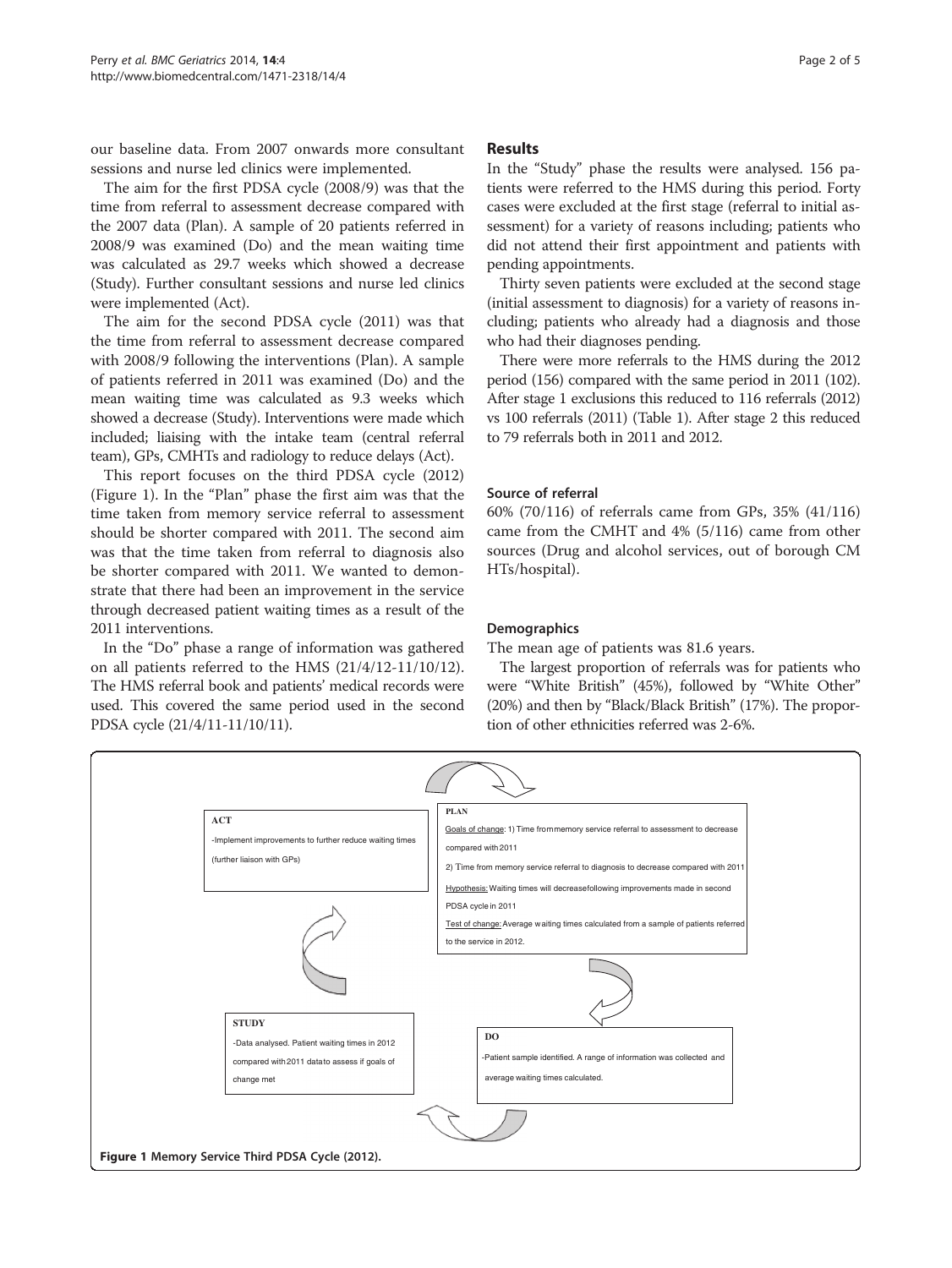<span id="page-2-0"></span>Table 1 Memory Service Referral Information

|       | Total number of referrals | Proportion of GP referrals | Proportion of CMHT referrals | Proportion of 'Other' referrals |
|-------|---------------------------|----------------------------|------------------------------|---------------------------------|
| -2012 |                           | 70/116 (60%)               | 41/116 (35%)                 | 5/116 (4%)                      |
| 2011  | 1 O.C                     | 66/100 (66%)               | 24/100 (24%)                 | 10/100 (10%)                    |

### Pathway

The time taken from referral to initial assessment appointment increased compared with 2011 (mean: 10.9 vs 9.3 weeks, median: 9.9 vs 8 weeks, range: 2.6-30.6 vs 1.9- 28.7 weeks).

The time taken from referral to diagnosis decreased compared with 2011 (mean: 14.2 vs 15.1 weeks, median: 12.3 vs 13.9 weeks, range: 2.6-33 vs 4–71.1 weeks) as did time from referral to treatment (mean: 14.8 vs 16.2 weeks, median: 12.7 vs 14.6 weeks, range: 17–162 vs 22–498 weeks). 40/79 patients were started on treatment in 2012 (vs 39/79 in 2011) (Figure 2).

## Delays in Pathway

Potential delays in the pathway were examined. The time taken for GP referrals to be processed by intake decreased compared with 2011 (mean: 1.3 vs 1.8 weeks, median: 0.9 vs 1.4 weeks, range: 0.4-22.7 vs 0–11.1 weeks).

32 patients had a brain scan following their initial assessment. The median length of time taken to request the scan and obtain the results decreased compared with 2011 (median: 4.4 vs 4.9 weeks, range: 2–20.2 vs 9– 50 weeks).

The delay between CMHT referral (for patients with memory difficulties as their presenting problem) and initial HMS assessment decreased compared with 2011 (mean 28.2 vs 39.2 weeks, median: 20.7 vs 47.1 weeks, range: 8.6-72.3 vs 8.9-131.9 weeks).

The proportion of GP referrals with an incomplete past medical history and drug history increased compared with 2011 (31% vs 26%). The proportion of GP referrals with incomplete or no bloods also increased (70% in 2012 vs 59% in 2011) (Figure [3](#page-3-0)).

## Discussion

The largest proportion of referrals came from "White British" patients suggesting that this group may have different access to services in Haringey compared with other ethnic groups.

There was an increase in the number of referrals in 2012 which was most likely due to increased public awareness, the government's dementia campaign and the promotion of the HMS to GPs. The increased number of referrals reflects the current national situation and has likely accounted for the increased waiting time from memory service referral to assessment.

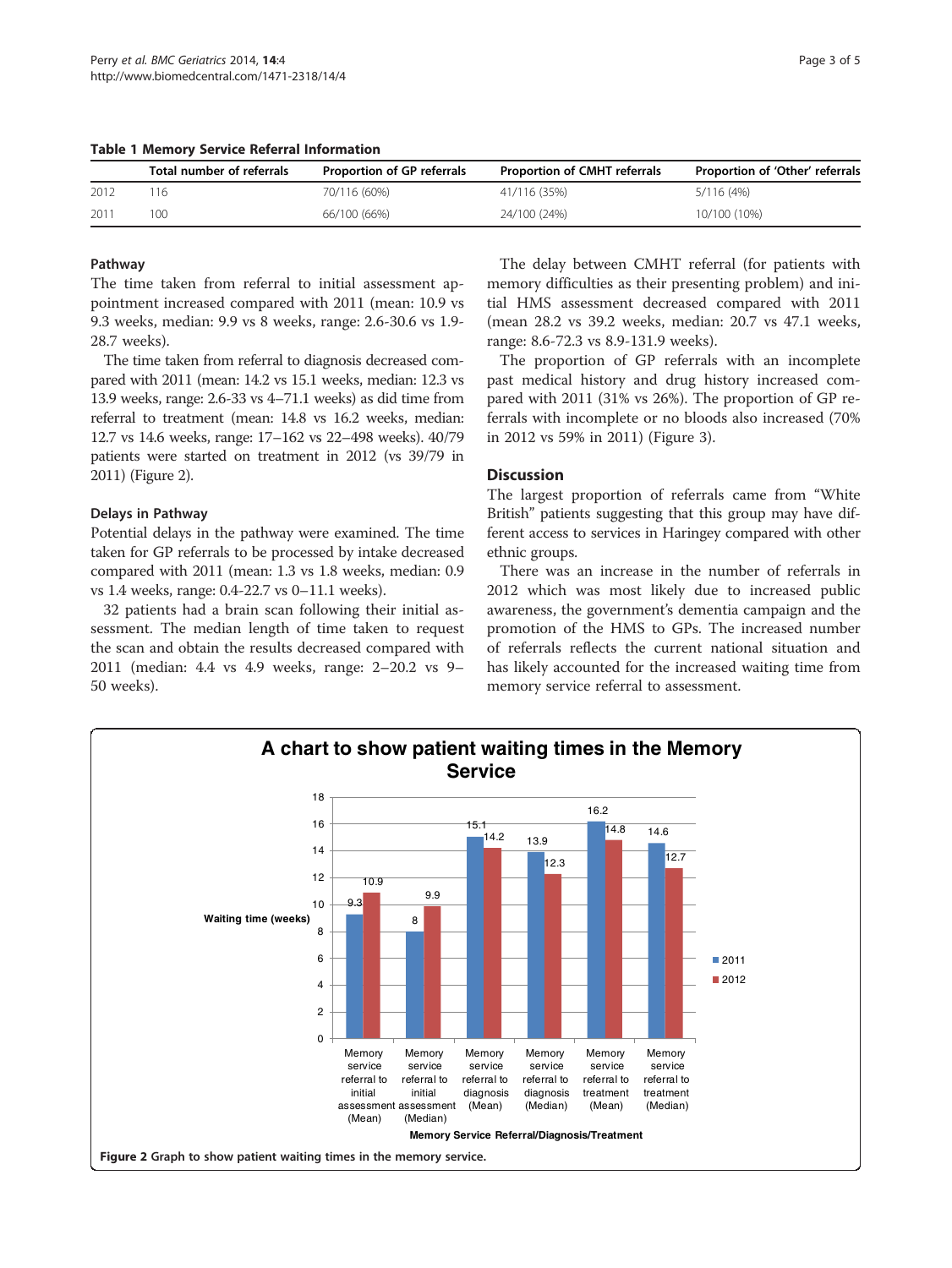<span id="page-3-0"></span>

The time taken from referral to diagnosis and from referral to treatment has decreased compared with 2011. This suggests that the improvements made in the second PDSA cycle have streamlined the pathway.

Delays involving brain scans being obtained and referrals being processed by the intake team and CMHT have all decreased compared with 2011. This shows that the interventions of liaising with the intake team, the CMHT and radiology department have been successful.

The proportion of GP referrals with an incomplete past medical history and drug history, or with incomplete or no bloods, has increased compared with 2011. The reasons for this finding are unclear as there was an intervention where letters were sent out to GPs promoting the HMS and reminding them of the referral requirements. These incomplete referrals may be leading to avoidable delays.

In summary, a number of mechanisms have driven change in this memory service. There have been a number of improvements made internally by the HMS and a number of extrinsic drivers such as the government campaign and increased media coverage of dementia. PDSA [[6\]](#page-4-0) is a well-recognised quality improvement methodology which has enabled us to evaluate and improve this memory service.

## Conclusions

The second aim of this third PDSA cycle has been met, however the first aim has not. Further issues need to be addressed in order to make the service pathway more efficient. In the "Act" phase of this PDSA cycle further liaison work will be undertaken with GPs so that referrals contain all the necessary information. Given the projected increase in the number of people developing dementia [[1](#page-4-0)], service provision will need to expand in order to accommodate increasing referral numbers.

Consideration should be given as to how to better promote the memory service to Non White-British ethnic groups in Haringey given that they were under-represented in the clinic.

This quality improvement process and the MSNAP programme will be ongoing to ensure that the HMS pathway is further streamlined and improved. PDSA methodology [\[6](#page-4-0)] could be used in other memory clinics to reduce waiting times in the diagnosis and treatment of dementia.

#### Abbreviations

CMHT: Community mental health team; HMS: Haringey memory service; MSNAP: Memory services national accreditation programme; PDSA: Plan-Do-Study- Act.

#### Competing interests

The authors declare that they have no competing interests.

#### Authors' contributions

JP- Contributed to design of project, data collection and analysis. Drafted manuscript. Read and approved final manuscript. FB- Contributed to design of project, data collection and analysis. Drafted manuscript. Read and approved final manuscript. BF- Contributed to conception and design of project. Drafted manuscript. Read and approved final manuscript. TS- Contributed to conception and design of project. Drafted manuscript. Read and approved final manuscript. ES- Contributed to conception and design of project. Drafted manuscript. Read and approved final manuscript.

#### Acknowledgements

We thank the Haringey Memory Service team for their support with this project: Sarah Porter, Lisa Freeth, Thomas Freeth, Winnie Ryan and Valerie Skeen.

#### Author details

<sup>1</sup>START Team (Assertive Outreach Team for Homeless People in Southwark Lambeth and Lewisham), South London and Maudsley NHS Trust, London, UK. <sup>2</sup>Specialist CAMHS, Milton Keynes Community Health Service, Central and North West London NHS Trust, Milton Keynes, UK. <sup>3</sup>Community Old Age Psychiatry, St Ann's Hospital, Barnet Enfield and Haringey Mental Health Trust, London, UK. <sup>4</sup>Haringey Memory Service, St Ann's Hospital, Barnet Enfield and Haringey Mental Health Trust, London, UK. <sup>5</sup>Marie Curie Palliative Care Research Unit, UCL Mental Health Sciences Unit, University College London Medical School, London, UK.